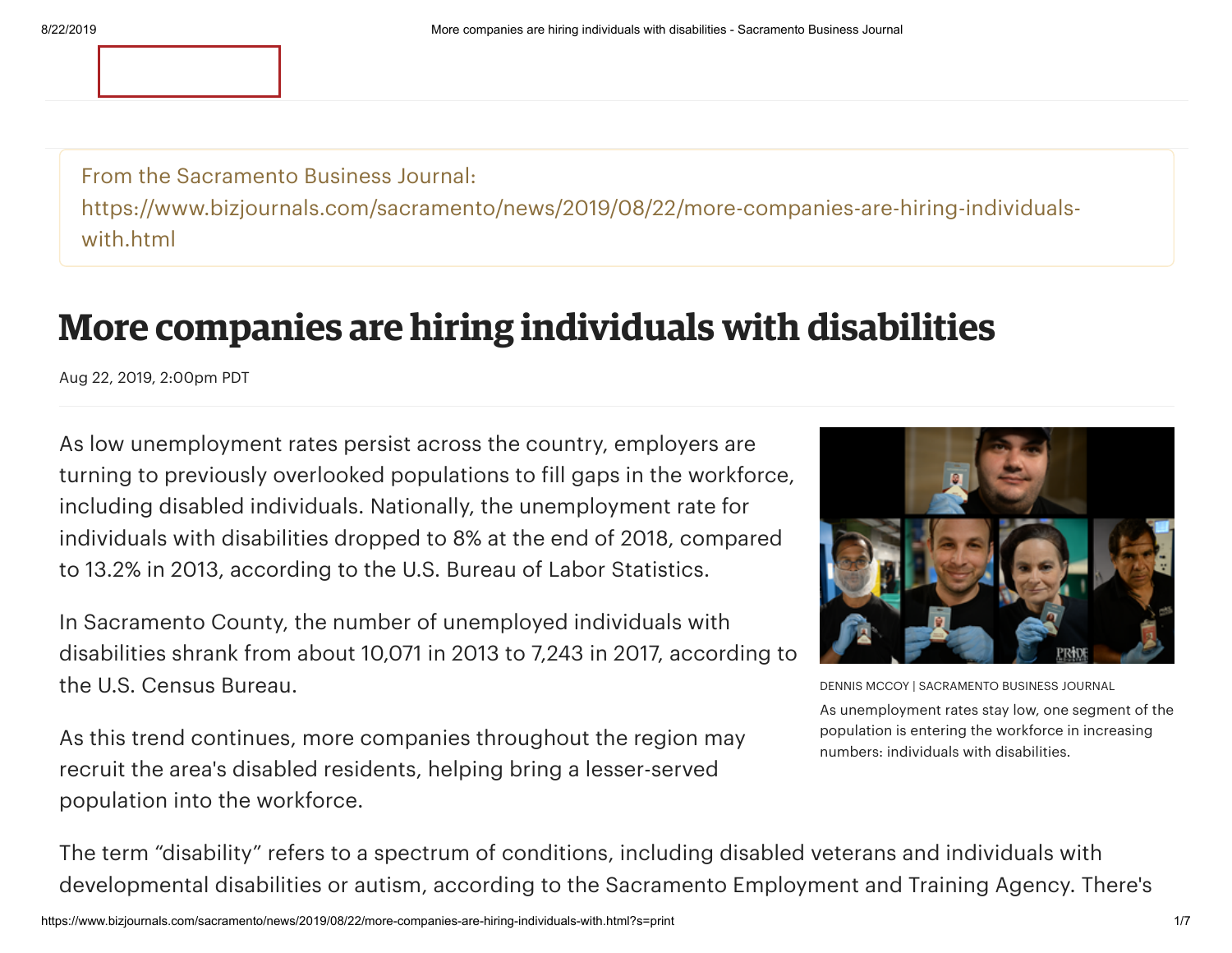an estimated 167,683 disabled individuals who live in Sacramento. SETA is one of the local agencies that helps individuals with disabilities and other underserved populations find a foothold in the workforce. SETA, which is a joint agency between the city of Sacramento and Sacramento County, distributes state and federal dollars to boost local employment. The agency has distributed about \$1.5 million in grants over the past four years to help disabled individuals find work.

"With the lower unemployment rate, there's a lot more openness to different populations to fulfill your job openings," said [Terri Carpenter](https://www.bizjournals.com/sacramento/search/results?q=Terri%20Carpenter), a workforce development manager with SETA.

### **Major expansion in sight**

Roseville-based Pride Industries Inc. has long focused on working with individuals with disabilities. The nonprofit runs one of Northern California's largest in-house manufacturing, packaging and assembly operations that hires adults with disabilities. The organization is authorized to pay sub-minimum wages to about 906 employees, according to the U.S. Department of Labor.

The bulk of Pride's operations for its 3,300 employees is contracting out teams of workers to assist with services like custodial work or product distribution at third-party companies. Amid the latest unemployment rate trends, Pride is poised to pursue a large-scale expansion of this arm of its workforce.

"When unemployment rates are low, organizations struggle to find quality resources and that's the same for us … the environment right now is really rich for job creation," said Steve [Twitchell](https://www.bizjournals.com/sacramento/search/results?q=Steve%20Twitchell), senior vice president of business development with Pride.

Pride has its eyes on a national expansion that could see its workforce grow to 10,000 individuals, or about triple its current number, Twitchell said.

Pride is currently in "beta testing" for a model that would spur that expansion, working locally with a "largescale fulfillment company" that has warehouse operations in the Sacramento region and nationally, Twitchell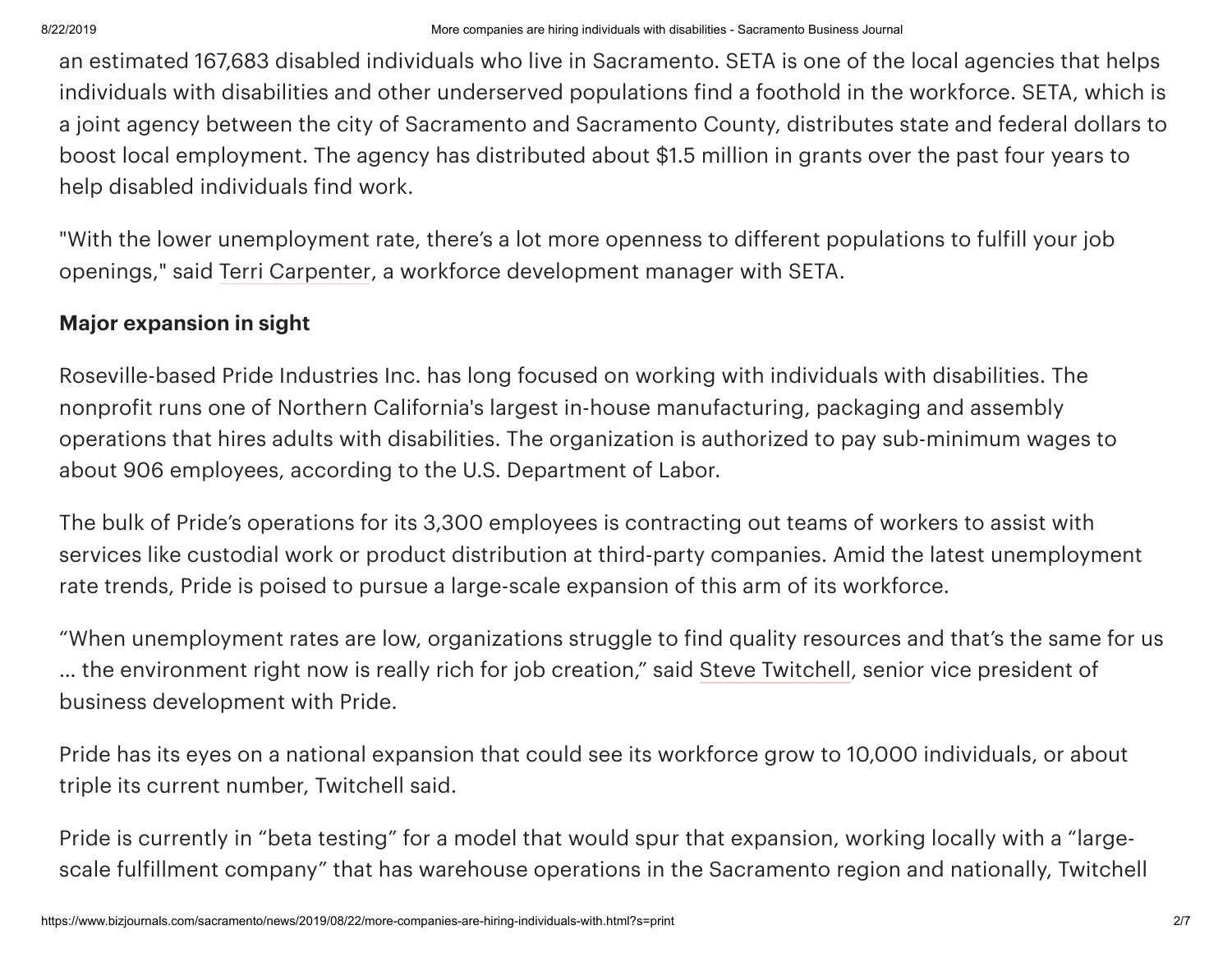said. He declined to disclose the name of the company.

Tripling its workforce is likely to come from two different strategies. One would see Pride continue its model of contracting with organizations in a "shopping cart" model, allowing employers to whom the nonprofit provides contract labor to pick and choose what services they need.

Another model would see Pride act as a staffing agency, where it would tap into its network of community organizations that work with and recruit disabled individuals for businesses. As the businesses take on former Pride employees as their own full-time employees, Pride would receive a placement fee from the company.

"That's where we have the largest growth potential," Twitchell told the Business Journal, adding that the tight job market and increasing sense of social responsibility among corporations will help support this initiative.

### **Big players take interest**

Corporate giants such as [Amazon](https://www.bizjournals.com/profile/company/org_ch_0d881db28103eb735cfa5297c5f790dd).com Inc. (Nasdaq: AMZN) and Apple Inc. (Nasdaq: AAPL) are also employing disabled people at their local distribution centers and warehouses.

Agencies that recruit contract labor for Apple, such as Volt Workforce Solutions, have been recruiting more individuals with disabilities, according to Michelle O'Camb, a workforce development manager at SETA who works with the disabled population.

Apple employs more than 5,000 people in Elk Grove, where its operations include warehousing, distribution and customer support. Representatives of the Cupertino-based company did not respond to requests for comment.

# *"When unemployment rates are low, organizations struggle to find quality resources and that's the same for us ... the environment right now is really rich for job creation."*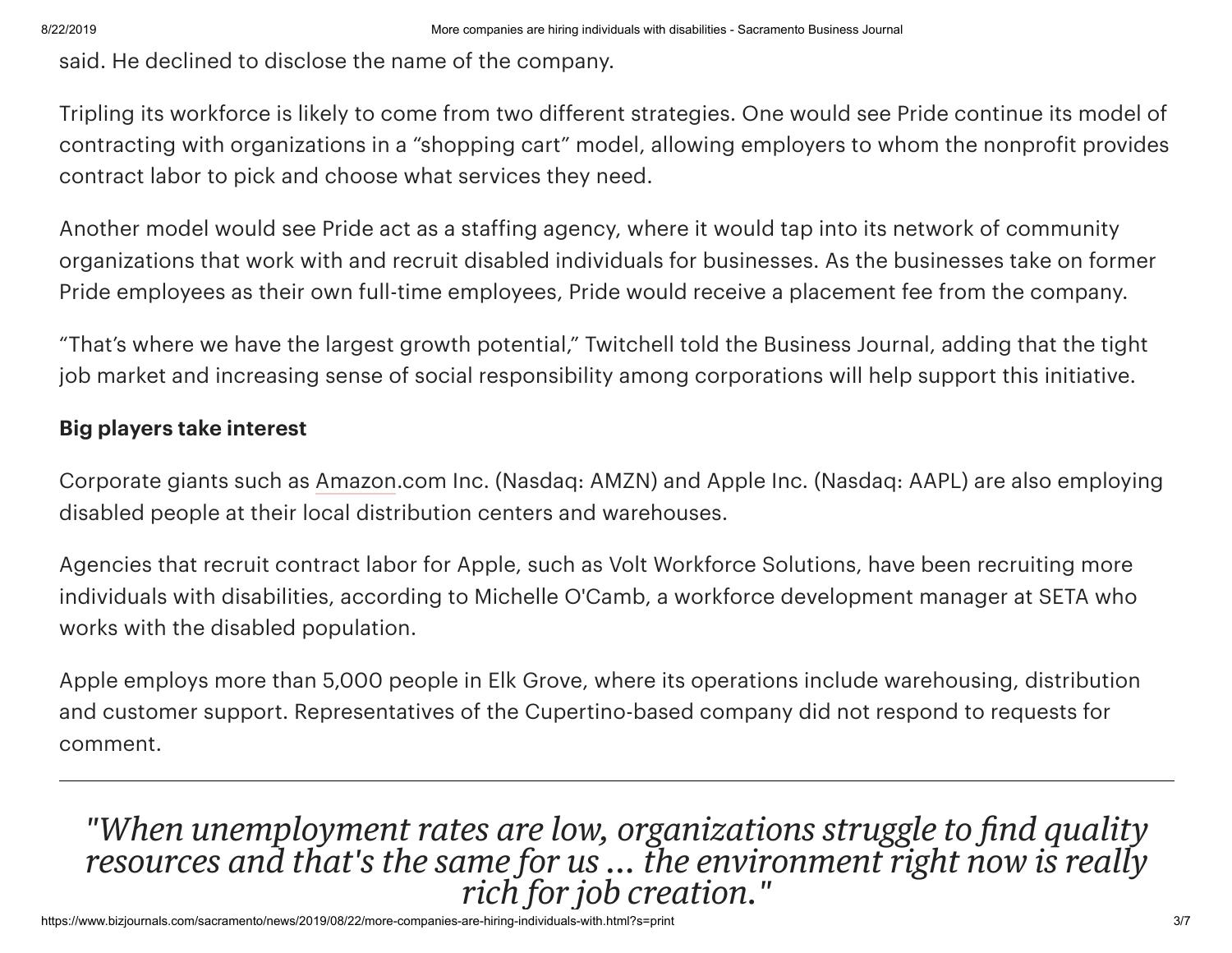#### **STEVE TWITCHELL**

senior vice president of business development with Pride

"Pride has a contract with Volt, who places individuals at Apple," O'Camb said. "The beauty of that model is that Pride actually has a coach on-site to be able to guide and answer questions."

As part of the model, employees with disabilities work through Pride for three months, at which point they transition over to employment through Volt for nine months, according to O'Camb. After that period, employees have to take a few months off due to legal restrictions around contractors before they can apply to be a Volt employee again, she said. Jobs that these individuals fill include industrial, administrative and supervisor positions.

Volt has seen an increase in its number of applicants with disabilities over the past two years, said company vice president Joan Van [Donge](https://www.bizjournals.com/sacramento/search/results?q=Joan%20Van%20Donge). She attributes part of that growth to applicants encouraging one another to apply via word of mouth, or from organizations like SETA.

"In partnership with our clients, we think this may be an area we can continue to recruit that may have been overlooked," Van Donge told the Business Journal. "Sure you can say it's the unemployment but you can also say it's all about inclusion and diversity that's the biggest part."

Meanwhile, Amazon employs about 35 individuals who have disabilities at local distribution centers, said spokeswoman [Shevaun](https://www.bizjournals.com/sacramento/search/results?q=Shevaun%20Brown) Brown. The employees were hired through an internal "alternative workforce" program that the company launched two years ago.

Amazon's fulfillment center at Metro Air Park employs more than 2,000 people.

Brown said that it wasn't workforce shortages that inspired Amazon to employ more individuals with disabilities, but that it was more a sense of social responsibility.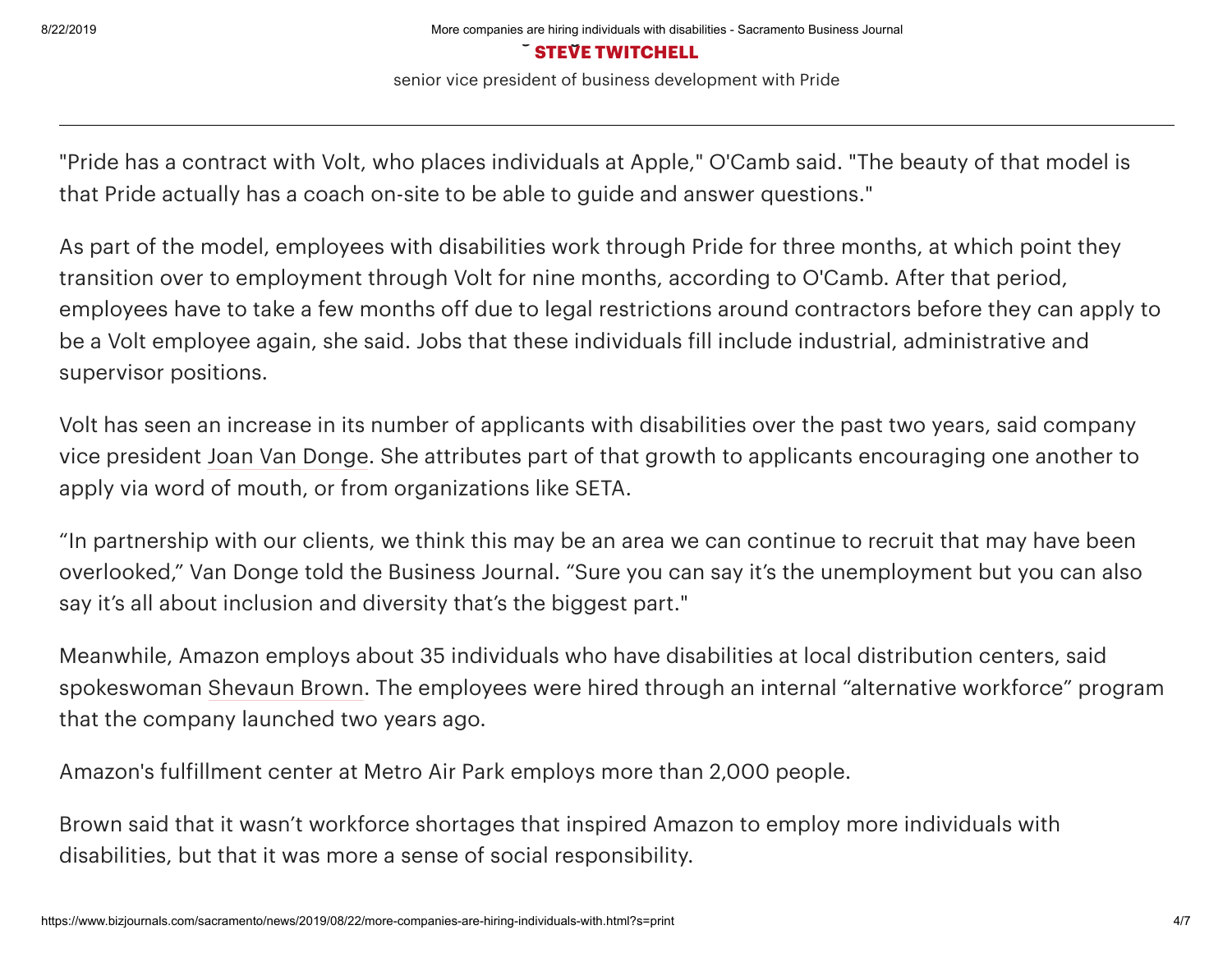"They are capable of doing the same work as employees hired through traditional staffing initiatives," Brown said in an email. "We are proud of our culture because it is one in which employees are valued for bringing their perspectives and whole selves to work and these employees hired through this program are doing just that."

Thunder Valley Casino Resort, which completed a multimillion-dollar hotel expansion earlier this year, recently hired a team of about 30 Pride employees to run its laundry services.

"I know one of (Pride's) goals is to have these individuals start to get exposed to an actual work schedule. This gives an opportunity to assimilate with other work groups at the casino," said Joel [Moore](https://www.bizjournals.com/sacramento/search/results?q=Joel%20Moore), vice president of hotel operations at Thunder Valley, which is near Lincoln.

But Moore also noted that it took the Pride workers about 90 days to achieve the productivity levels he wanted, which is longer than normal. At its current capacity, the laundry facility now cleans about 12,000 pounds of hotel linens per day.

Moore said that due to the success of the program, Thunder Valley is likely to hire more Pride employees for positions in its restaurants.

"A lot of people might not know about these individuals, and might not know that maybe they're a good fit for their business too," Moore said.

## **Easing in**

Even with more companies hiring people with disabilities, barriers and stigmas still exist.

"Sometimes people don't know much about this population; they're afraid," said Susie [Davies](https://www.bizjournals.com/sacramento/search/results?q=Susie%20Davies), the executive director of Mother Lode Rehabilitation Enterprises Inc. in Placerville.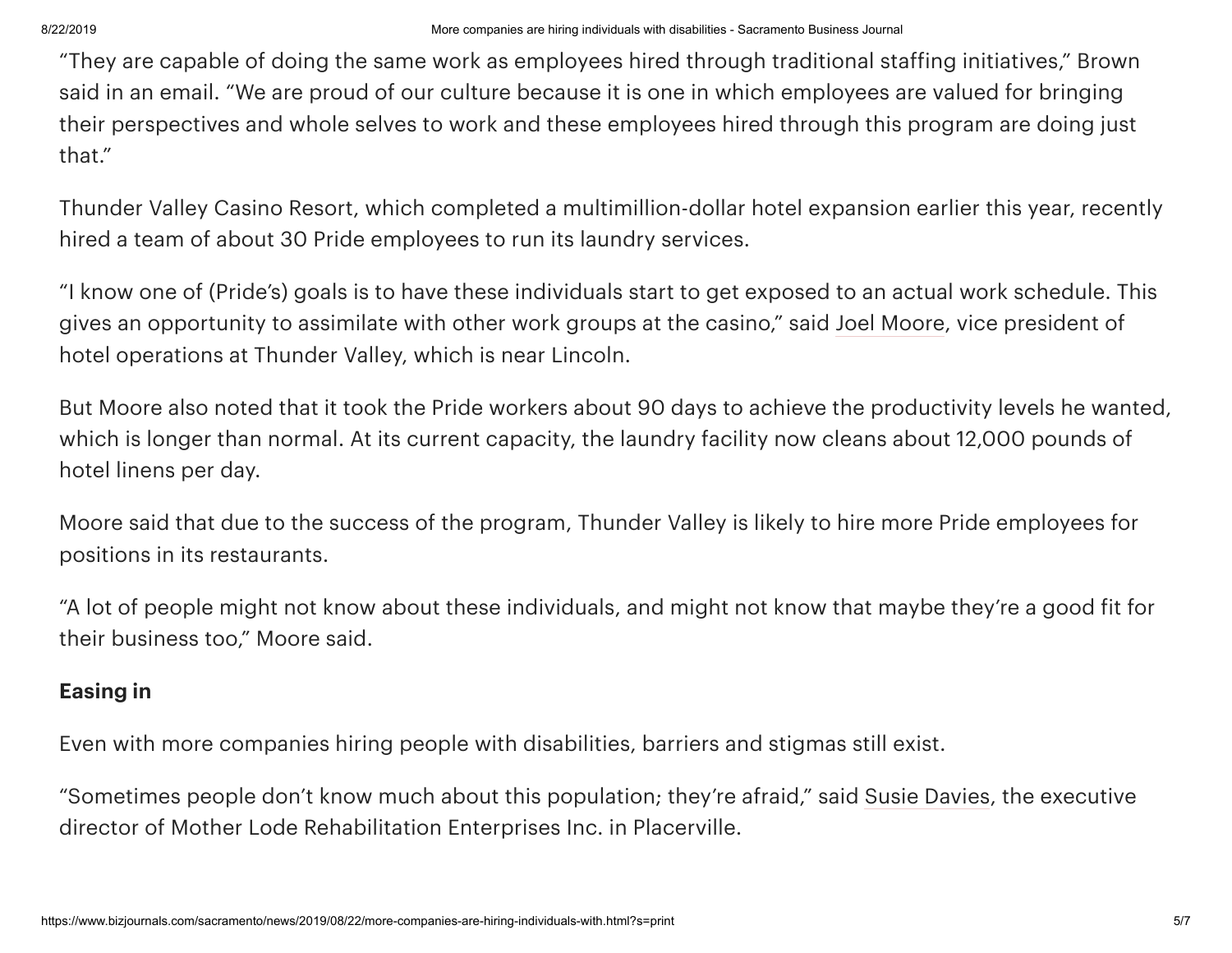Davies has dedicated decades of her career trying to change those perceptions. Her organization provides services including work training, housing resources and a community center for adults with developmental disabilities that sees more than 200 adults per day.

# *"A lot of times there's perceived costs of accommodations or risks related to use of workers compensation, sick leave or potential lawsuits. Most of these are proven to be misconceptions."*

#### **MICHELLE O'CAMB**

a workforce development manager at SETA

Over the years, Davies has encouraged some of El Dorado County's largest employers to employ individuals with disabilities, including Red Hawk [Casino](https://www.bizjournals.com/profile/company/org_ch_e87a3f6441bb3915b83f58fe34fbccda) and Marshall Medical Center. Both organizations currently employ about a dozen individuals with disabilities, according to Davies.

Part of establishing connections with local employers is about helping companies diversify their workforce and also bringing loyal employees onboard, Davies said. Working with folks with disabilities "just enriches you. It makes your life so much bigger," she said.

"A lot of times there's perceived costs of accommodations or risks related to use of workers' compensation, sick leave or potential lawsuits," O'Camb said. "Most of these are proven to be misconceptions."

SETA has found success lately in its programs that reimburse employers 50% to 75% of the salary paid to an employee in training, as it may take extra weeks to get an employee with disabilities up to speed. Other programs include providing a SETA job coach to help with on-site training.